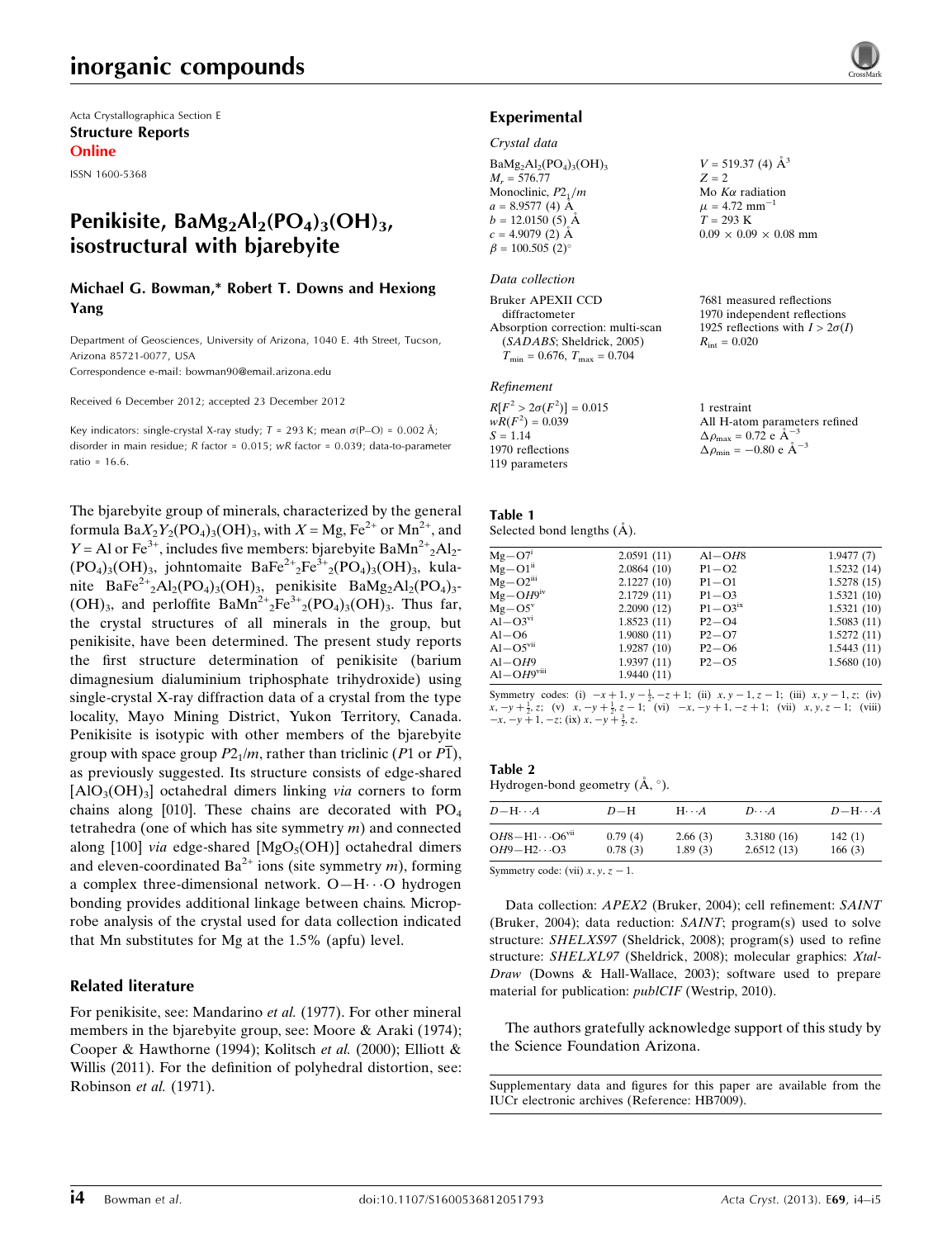### References

- Bruker (2004). APEX2 and SAINT[. Bruker AXS Inc., Madison, Wisconsin,](https://scripts.iucr.org/cgi-bin/cr.cgi?rm=pdfbb&cnor=hb7009&bbid=BB1) [USA.](https://scripts.iucr.org/cgi-bin/cr.cgi?rm=pdfbb&cnor=hb7009&bbid=BB1)
- [Cooper, M. & Hawthorne, F. C. \(1994\).](https://scripts.iucr.org/cgi-bin/cr.cgi?rm=pdfbb&cnor=hb7009&bbid=BB2) Can. Mineral. 32, 15–19.
- [Downs, R. T. & Hall-Wallace, M. \(2003\).](https://scripts.iucr.org/cgi-bin/cr.cgi?rm=pdfbb&cnor=hb7009&bbid=BB3) Am. Mineral. 88, 247–250.
- [Elliott, P. & Willis, A. C. \(2011\).](https://scripts.iucr.org/cgi-bin/cr.cgi?rm=pdfbb&cnor=hb7009&bbid=BB4) Mineral. Mag. 75, 317–325.
- [Kolitsch, U., Pring, A. & Tiekink, E. R. T. \(2000\).](https://scripts.iucr.org/cgi-bin/cr.cgi?rm=pdfbb&cnor=hb7009&bbid=BB5) Mineral. Petrol. 70, 1–14.

[Mandarino, J. A., Sturman, B. D. & Corlett, M. I. \(1977\).](https://scripts.iucr.org/cgi-bin/cr.cgi?rm=pdfbb&cnor=hb7009&bbid=BB6) Can. Mineral. 15, 393– [395.](https://scripts.iucr.org/cgi-bin/cr.cgi?rm=pdfbb&cnor=hb7009&bbid=BB6)

- [Moore, P. B. & Araki, T. \(1974\).](https://scripts.iucr.org/cgi-bin/cr.cgi?rm=pdfbb&cnor=hb7009&bbid=BB7) Am. Mineral. 59, 567–572.
- [Robinson, K., Gibbs, G. V. & Ribbe, P. H. \(1971\).](https://scripts.iucr.org/cgi-bin/cr.cgi?rm=pdfbb&cnor=hb7009&bbid=BB8) Science, 172, 567–570.
- Sheldrick, G. M. (2005). SADABS. University of Göttingen, Germany.
- [Sheldrick, G. M. \(2008\).](https://scripts.iucr.org/cgi-bin/cr.cgi?rm=pdfbb&cnor=hb7009&bbid=BB10) Acta Cryst. A64, 112–122.
- [Westrip, S. P. \(2010\).](https://scripts.iucr.org/cgi-bin/cr.cgi?rm=pdfbb&cnor=hb7009&bbid=BB11) J. Appl. Cryst. 43, 920–925.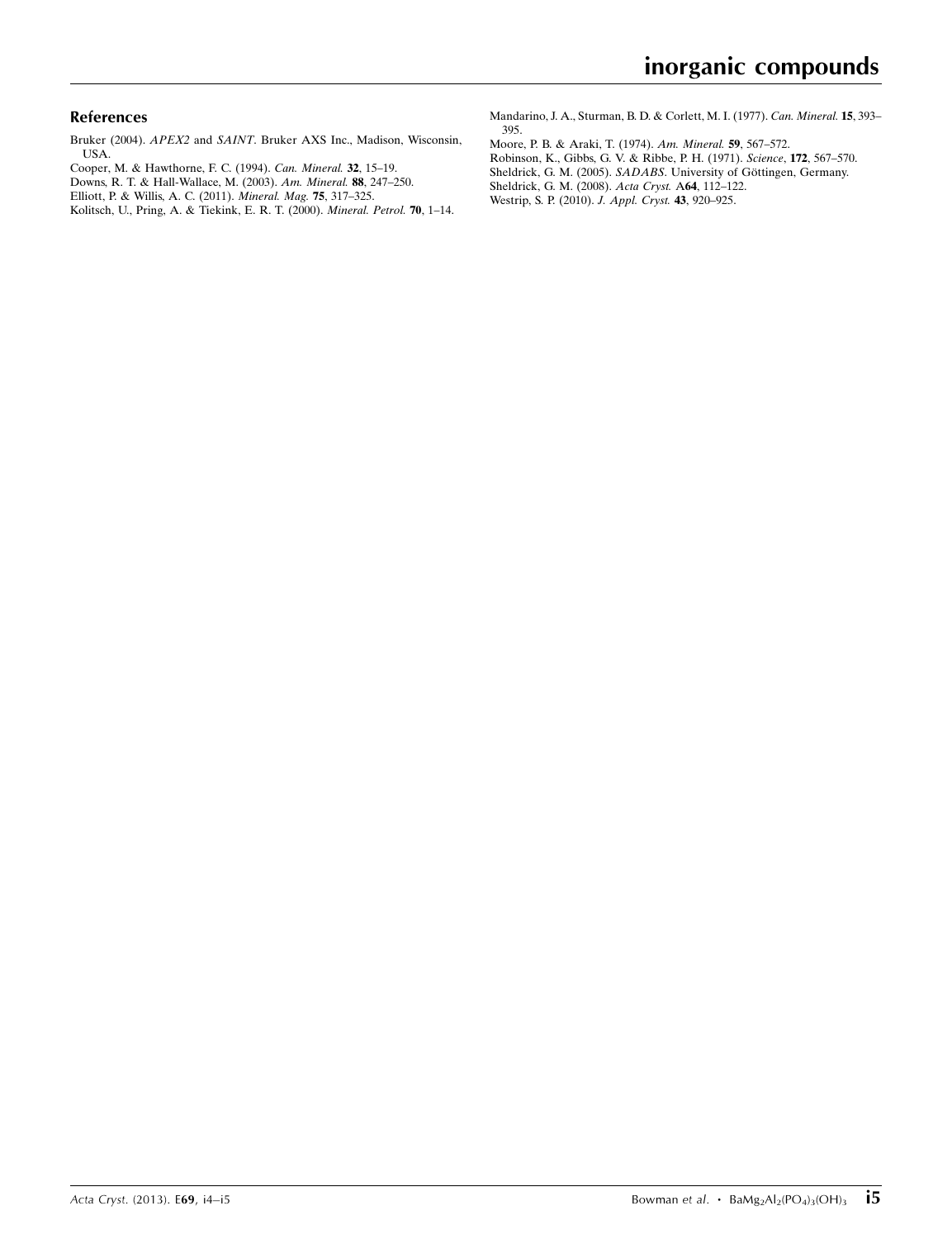# **supporting information**

*Acta Cryst.* (2013). E**69**, i4–i5 [doi:10.1107/S1600536812051793]

### Penikisite, BaMg<sub>2</sub>Al<sub>2</sub>(PO<sub>4</sub>)<sub>3</sub>(OH)<sub>3</sub>, isostructural with bjarebyite

### **Michael G. Bowman, Robert T. Downs and Hexiong Yang**

### **S1. Comment**

The bjarebyite group of minerals is characterized by the general chemical formula  $Ba_{2}Y_{2}(PO_{4})_{3}(OH)_{3}$ , where  $X=Mn^{2+}$ , Fe<sup>2+</sup> or Mg and *Y*=Al or Fe<sup>3+</sup>, and includes five members: bjarebyite BaMn<sup>2+</sup><sub>2</sub>Al<sub>2</sub>(PO<sub>4</sub>)<sub>3</sub>(OH)<sub>3</sub>, johntomaite  $BaFe<sup>2+</sup>2Fe<sup>3+</sup>2$ (PO<sub>4</sub>)<sub>3</sub>(OH)<sub>3</sub>, kulanite BaFe<sup>2+</sup>2A<sub>2</sub>(PO<sub>4</sub>)<sub>3</sub>(OH)<sub>3</sub>, penikisite BaMg<sub>2</sub>A<sub>2</sub>(PO<sub>4</sub>)<sub>3</sub>(OH)<sub>3</sub>, and perloffite $BaMn^{2+}{}_{2}Fe^{3+}{}_{2}(PO_4)_{3}(OH)_{3}$ . Except for penikisite, the crystal structures of all other minerals in the group have been determined (Moore and Araki, 1974; Cooper and Hawthorne, 1994; Kolitsch *et al.*, 2000; Elliot & Willis, 2011), which all possess space group *P*21/*m*. Penikisite was first described by Mandarino *et al.* (1977) as triclinic with space group *P*1 or *P*1 (albeit strongly pseudomonoclinic), based on the observation of asymmetric optical dispersion. Since then, no detailed crystallographic study on penikisite has been reported. In our efforts to understand the hydrogen bonding environments in minerals, we conducted a structure determination of penikisite from the type locality by means of single-crystal X-ray diffraction.

Penikisite is isotypic with other members of the bjarebyite group, with space group  $P2_1/m$ . Its structure consists of edgeshared [AlO<sub>3</sub>(OH)<sub>3</sub>] octahedral dimers connected *via* corners to form chains along [010]. These chains are decorated with  $PO_4$  tetrahedra and linked along [100] *via* edge-shared MgO<sub>5</sub>(OH) octahedral dimers and eleven-coordinated Ba atoms to form a complex three-dimensional network (Figs. 1 and 2). The hydrogen bonding provides additional linkage between chains.

Similar to other minerals in the bjarebyite group, the *YO<sub>5</sub>*(OH) octahedra in penikisite are noticeably distorted, as measured by the octahedral angle variance (OAV) and quadratic elongation (OQE) (Robinson *et al.*, 1971), which are 188 and 1.057, respectively. In contrast, the OAV and OQE values are 32 and 1.010 for the  $XO<sub>3</sub>(OH)$ <sub>3</sub> octahedra in penikisite. From penikisite to the Fe-analogue kulanite (Cooper and Hawthorne, 1994), and to the Mn-analogue bjarebyite (Moore and Araki, 1974), the average *X*-O distance increases from 2.117 to 2.146, and to 2.162 Å, respectively, in accordance with the increase in the ionic radius in this site.

There are two hydrogen bonds in penikisite, one between OH8 and O6 [3.318 (2) Å] and the other between OH9 and O3 [2.651 (1) Å], agreeing well with the results obtained by Elliott & Willis (2011) from perloffite. However, Cooper and Hawthorne (1994) proposed a disorder model for H1 in kulanite. The H atoms were not located in the structure of bjarebyite (Moore and Araki, 1974) or johntomaite (Kolitsch *et al.*, 2000).

### **S2. Experimental**

The penikisite crystal used in this study is from the type locality, 16 miles north of the Hess River, Mayo Mining District, Yukon Territory, Canada and is in the collection of the RRUFF project (http://rruff.info/R060160), donated by Mark Mauthner. Its chemistry was determined with a CAMECA SX50 electron microprobe (8 analysis points), yielding the empirical chemical formula, calculated on the basis of 13.5 O atoms,  $Ba_{1.00}(Mg_{1.97}Mn_{0.03})_{\Sigma=2}Al_{2.00}(P_{1.00}O_4)_3(OH)_{3}$  (OH was estimated by charge balance and difference).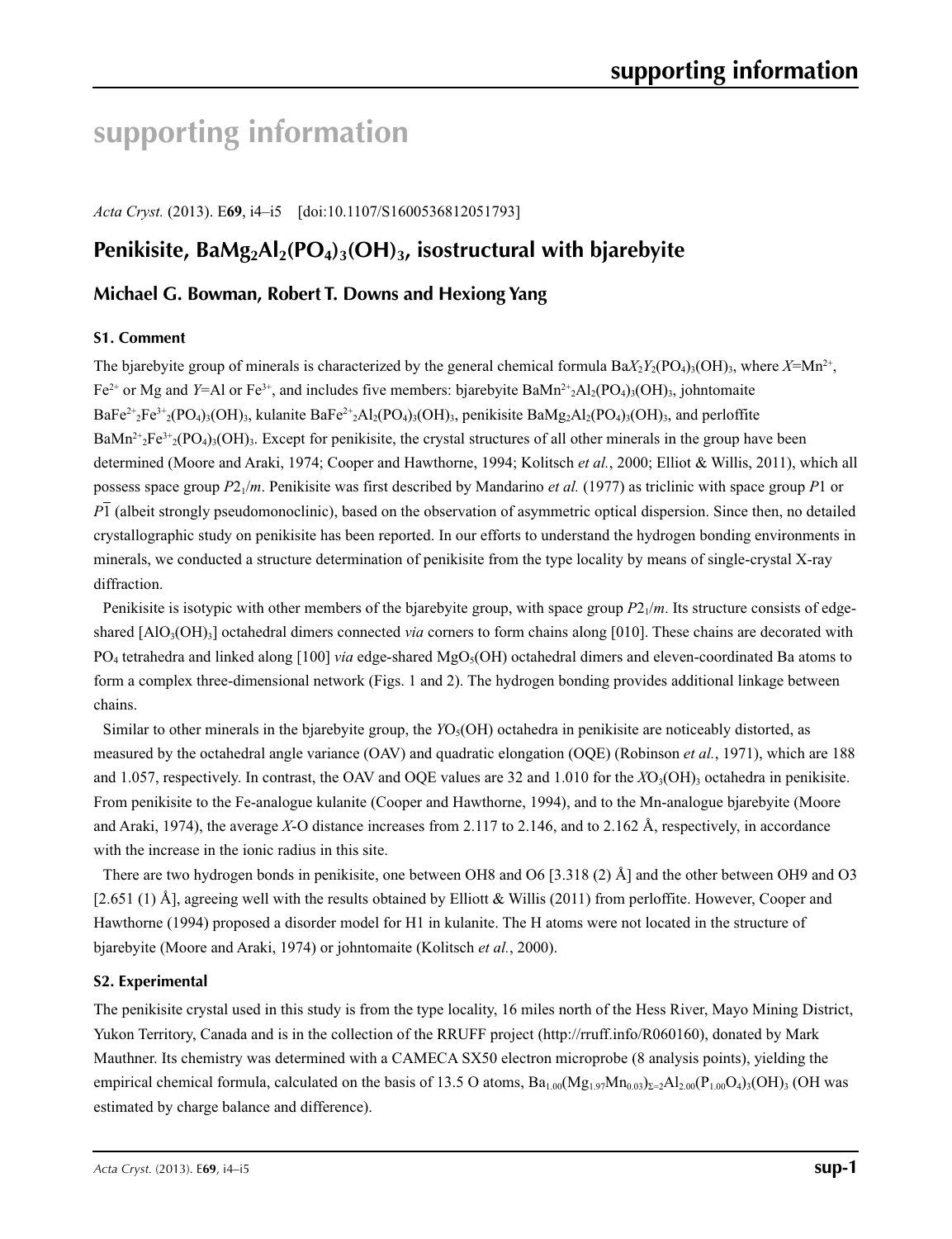### **S3. Refinement**

The H atoms were located from difference Fourier syntheses and their positions refined freely with a fixed isotropic displacement ( $U_{iso}$  = 0.03). The highest residual peak in the difference Fourier maps was located at (0.4023, 0.2932, 0.2033), 0.71 Å from Ba, and the deepest hole at (0.5192, 1/4, 0.3234), 0.63 Å from Ba.



### **Figure 1**

Crystal structure of penikisite in polyhedral representation. Large and small spheres represent Ba and H atoms, respectively.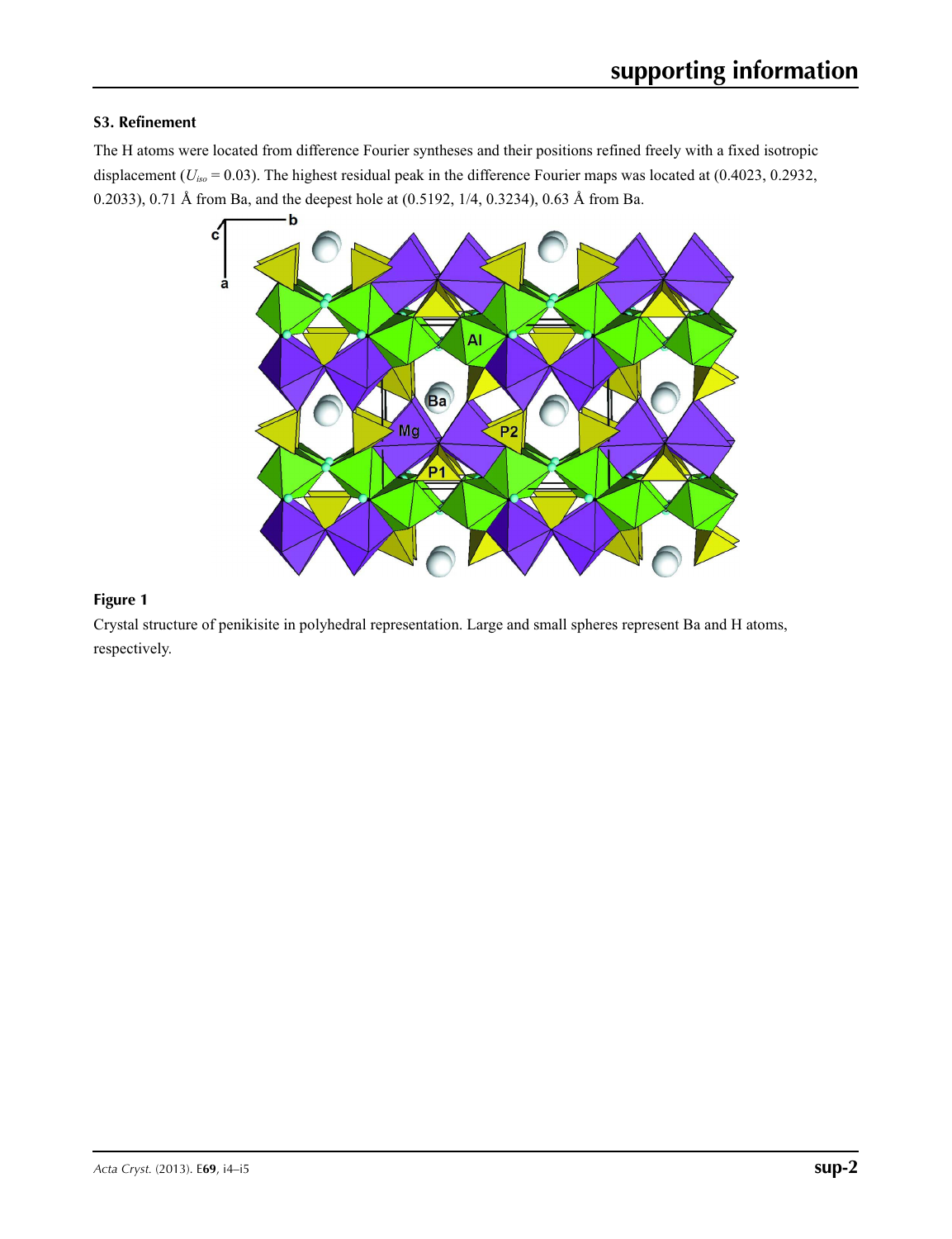

### **Figure 2**

The crystal structure of penikisite, showing atoms, except for H, with displacement ellipsoids at the 99% probability level. Gray, pink, green, yellow, and red ellipsoids represent Ba, Mg, Al, P, and O atoms, respectively. H atoms are given as turquoise spheres with an arbitrary radius.

### **Barium dimagnesium dialuminium triphosphate trihydroxide**

| Crystal data                                                                                                                                                                                                                                                                                                      |                                                                                                                                                                                                                                                                                              |
|-------------------------------------------------------------------------------------------------------------------------------------------------------------------------------------------------------------------------------------------------------------------------------------------------------------------|----------------------------------------------------------------------------------------------------------------------------------------------------------------------------------------------------------------------------------------------------------------------------------------------|
| $\text{Al}_4\text{H}_6\text{Mg}_{3.94}\text{Mn}_{0.06}\text{O}_{30}\text{P}_6.2\text{(Ba)}$<br>$M_r = 576.77$<br>Monoclinic, $P12_1/m1$<br>Hall symbol: -P 2yb<br>$a = 8.9577(4)$ Å<br>$b = 12.0150(5)$ Å<br>$c = 4.9079(2)$ Å<br>$\beta$ = 100.505 (2) <sup>o</sup><br>$V = 519.37(4)$ Å <sup>3</sup><br>$Z = 2$ | $F(000) = 549$<br>nearly cube<br>$D_x$ = 3.688 Mg m <sup>-3</sup><br>Mo Ka radiation, $\lambda = 0.71073$ Å<br>Cell parameters from 6030 reflections<br>$\theta$ = 2.9–32.6°<br>$\mu = 4.72$ mm <sup>-1</sup><br>$T = 293 \text{ K}$<br>Cube, green<br>$0.09 \times 0.09 \times 0.08$ mm     |
| Data collection                                                                                                                                                                                                                                                                                                   |                                                                                                                                                                                                                                                                                              |
| Bruker APEXII CCD<br>diffractometer<br>Radiation source: fine-focus sealed tube<br>Graphite monochromator<br>$\varphi$ and $\omega$ scan<br>Absorption correction: multi-scan<br>(SADABS; Sheldrick 2005)<br>$T_{\min} = 0.676$ , $T_{\max} = 0.704$                                                              | 7681 measured reflections<br>1970 independent reflections<br>1925 reflections with $I > 2\sigma(I)$<br>$R_{\text{int}} = 0.020$<br>$\theta_{\text{max}} = 32.6^{\circ}, \theta_{\text{min}} = 2.9^{\circ}$<br>$h = -13 \rightarrow 12$<br>$k = -15 \rightarrow 18$<br>$l = -7 \rightarrow 7$ |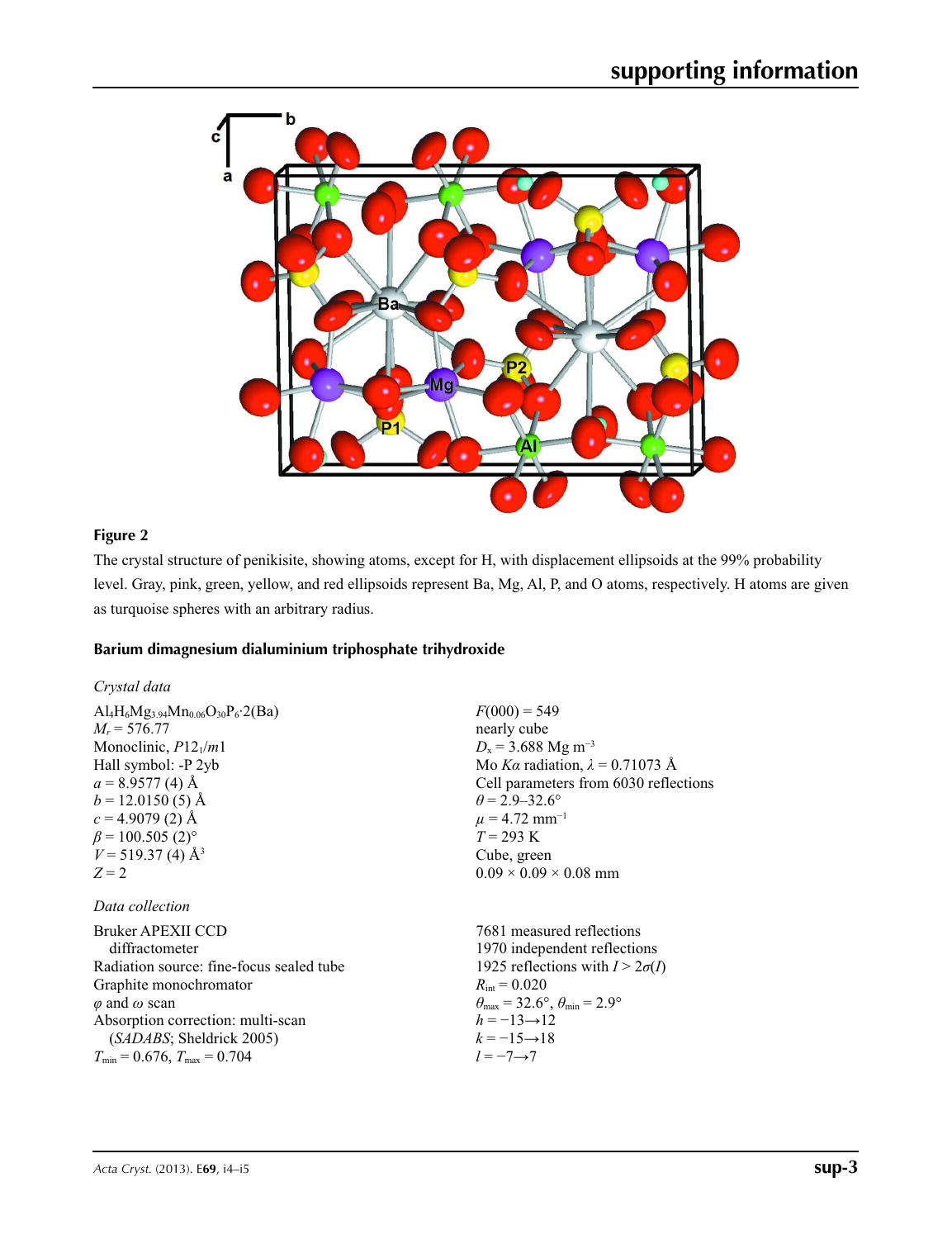*Refinement*

| Refinement on $F^2$                             | Secondary atom site location: difference Fourier             |
|-------------------------------------------------|--------------------------------------------------------------|
| Least-squares matrix: full                      | map                                                          |
| $R[F^2 > 2\sigma(F^2)] = 0.015$                 | Hydrogen site location: difference Fourier map               |
| $wR(F^2) = 0.039$                               | All H-atom parameters refined                                |
| $S = 1.14$                                      | $w = 1/[\sigma^2(F_0^2) + (0.020P)^2 + 0.2753P]$             |
| 1970 reflections                                | where $P = (F_o^2 + 2F_c^2)/3$                               |
| 119 parameters                                  | $(\Delta/\sigma)_{\text{max}} = 0.001$                       |
| 1 restraint                                     | $\Delta \rho_{\text{max}} = 0.72 \text{ e } \text{\AA}^{-3}$ |
| Primary atom site location: structure-invariant | $\Delta\rho_{\rm min} = -0.80 \text{ e A}^{-3}$              |
| direct methods                                  | Extinction correction: SHELXL,                               |
|                                                 | $Fc^* = kFc[1+0.001xFc^2\lambda^3/sin(2\theta)]^{-1/4}$      |
|                                                 | Extinction coefficient: $0.0021(5)$                          |

### *Special details*

**Geometry**. All e.s.d.'s (except the e.s.d. in the dihedral angle between two l.s. planes) are estimated using the full covariance matrix. The cell e.s.d.'s are taken into account individually in the estimation of e.s.d.'s in distances, angles and torsion angles; correlations between e.s.d.'s in cell parameters are only used when they are defined by crystal symmetry. An approximate (isotropic) treatment of cell e.s.d.'s is used for estimating e.s.d.'s involving l.s. planes.

**Refinement**. Refinement of  $F^2$  against ALL reflections. The weighted *R*-factor  $wR$  and goodness of fit *S* are based on  $F^2$ , conventional *R*-factors *R* are based on *F*, with *F* set to zero for negative  $F^2$ . The threshold expression of  $F^2 > \sigma(F^2)$  is used only for calculating *R*-factors(gt) *etc*. and is not relevant to the choice of reflections for refinement. *R*-factors based on *F*<sup>2</sup> are statistically about twice as large as those based on *F*, and *R*- factors based on ALL data will be even larger.

*Fractional atomic coordinates and isotropic or equivalent isotropic displacement parameters (Å<sup>2</sup>)* 

|                 | $\mathcal{X}$ | $\mathcal{Y}$ | z           | $U_{\rm iso}*/U_{\rm eq}$ | Occ. (2)  |
|-----------------|---------------|---------------|-------------|---------------------------|-----------|
| Ba              | 0.547869(12)  | 0.7500        | 0.74171(2)  | 0.00734(5)                |           |
| Mg              | 0.29439(5)    | $-0.11139(4)$ | 0.20677(10) | 0.00705(9)                | 0.9850(1) |
| Mn              | 0.29439(5)    | $-0.11139(4)$ | 0.20677(10) | 0.00705(9)                | 0.0150(1) |
| Al              | 0.09176(4)    | 0.40084(3)    | 0.12947(8)  | 0.00401(8)                |           |
| P <sub>1</sub>  | 0.15736(6)    | 0.7500        | 0.68481(10) | 0.00467(9)                |           |
| P <sub>2</sub>  | 0.33413(4)    | 0.44282(3)    | 0.70566(7)  | 0.00495(7)                |           |
| O <sub>1</sub>  | 0.27909(16)   | 0.7500        | 0.9471(3)   | 0.0072(2)                 |           |
| O <sub>2</sub>  | 0.23251(16)   | 0.7500        | 0.4303(3)   | 0.0068(2)                 |           |
| O <sub>3</sub>  | 0.05983(11)   | 0.64525(9)    | 0.6850(2)   | 0.00791(18)               |           |
| O4              | 0.36649(12)   | 0.55738(9)    | 0.6050(2)   | 0.00846(18)               |           |
| O <sub>5</sub>  | 0.25965(11)   | 0.45434(9)    | 0.9697(2)   | 0.00811(18)               |           |
| O <sub>6</sub>  | 0.22678(12)   | 0.38012(9)    | 0.4741(2)   | 0.00917(18)               |           |
| O7              | 0.47653(12)   | 0.37189(9)    | 0.7901(2)   | 0.00821(18)               |           |
| OH <sub>8</sub> | 0.12478(17)   | 0.2500        | 0.0077(3)   | 0.0083(3)                 |           |
| OH <sub>9</sub> | 0.06100(12)   | 0.55814(9)    | 0.1891(2)   | 0.00679(17)               |           |
| H1              | 0.137(4)      | 0.2500        | $-0.147(8)$ | $0.030*$                  |           |
| H <sub>2</sub>  | 0.046(3)      | 0.585(2)      | 0.325(5)    | $0.030*$                  |           |

*Atomic displacement parameters (Å2 )*

|    | T/11       | T 122      | T 133       | T 712       | T 713       | I/23           |
|----|------------|------------|-------------|-------------|-------------|----------------|
| Ba | 0.00667(6) | 0.00826(7) | 0.00724(6)  | 0.000       | 0.00171(4)  | 0.000          |
| Mg | 0.0069(2)  | 0.0070(2)  | 0.00715(19) | 0.00042(16) | 0.00119(16) | $-0.00064(16)$ |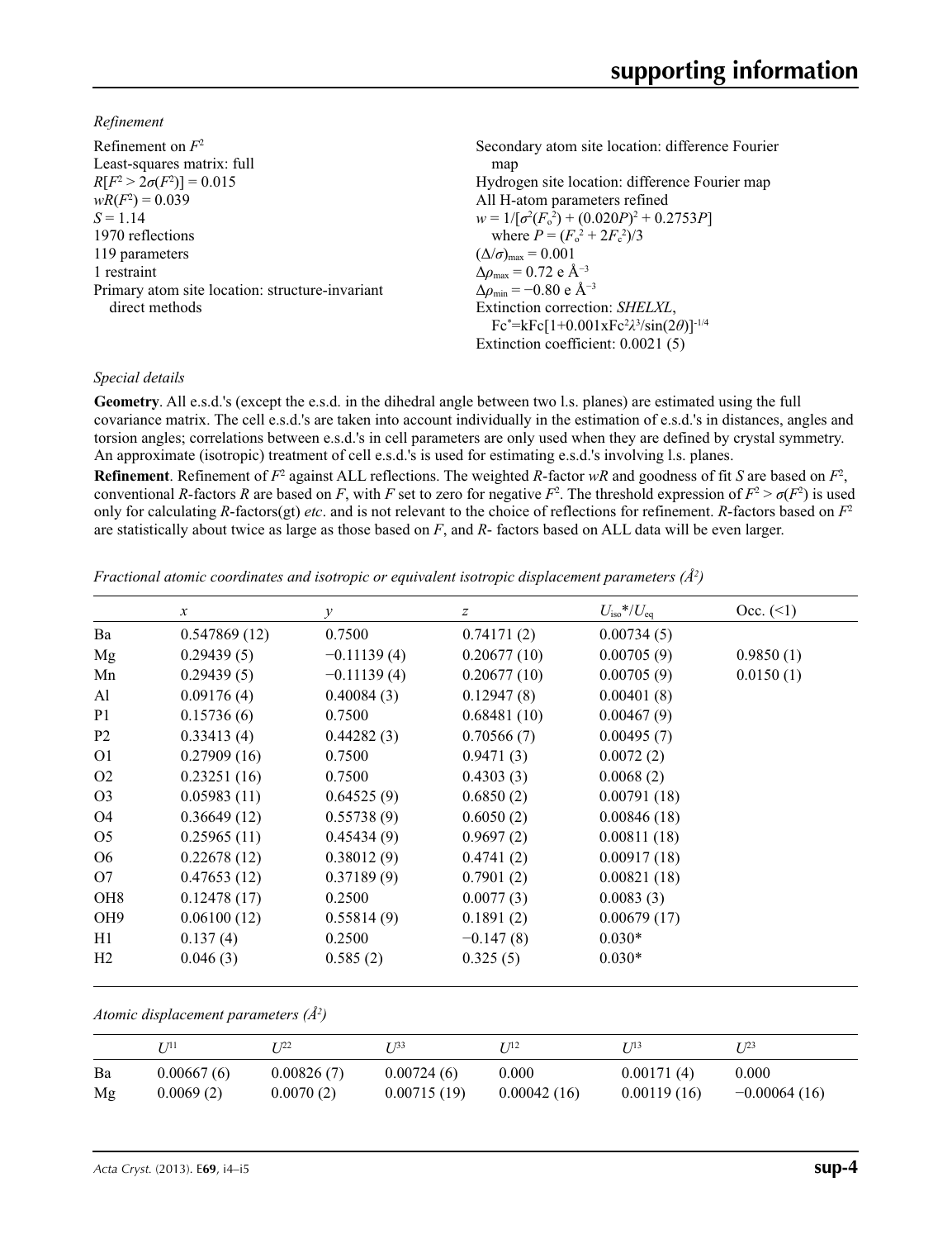| Mn              | 0.0069(2)   | 0.0070(2)   | 0.00715(19) | 0.00042(16)    | 0.00119(16)  | $-0.00064(16)$ |
|-----------------|-------------|-------------|-------------|----------------|--------------|----------------|
| Al              | 0.00373(17) | 0.00395(17) | 0.00440(16) | $-0.00027(13)$ | 0.00091(13)  | 0.00002(13)    |
| P <sub>1</sub>  | 0.00489(19) | 0.0050(2)   | 0.00428(18) | 0.000          | 0.00138(15)  | 0.000          |
| P <sub>2</sub>  | 0.00499(14) | 0.00536(15) | 0.00459(14) | 0.00024(11)    | 0.00113(11)  | 0.00027(10)    |
| 01              | 0.0072(6)   | 0.0085(6)   | 0.0055(6)   | 0.000          | 0.0001(5)    | 0.000          |
| O <sub>2</sub>  | 0.0088(6)   | 0.0061(6)   | 0.0062(6)   | 0.000          | 0.0036(5)    | 0.000          |
| O <sub>3</sub>  | 0.0082(4)   | 0.0069(4)   | 0.0095(4)   | $-0.0029(3)$   | 0.0040(3)    | $-0.0015(3)$   |
| O4              | 0.0101(4)   | 0.0070(4)   | 0.0083(4)   | $-0.0001(3)$   | 0.0018(3)    | 0.0023(3)      |
| O <sub>5</sub>  | 0.0084(4)   | 0.0102(5)   | 0.0067(4)   | $-0.0008(4)$   | 0.0037(3)    | $-0.0006(3)$   |
| O <sub>6</sub>  | 0.0093(4)   | 0.0100(5)   | 0.0073(4)   | $-0.0002(4)$   | $-0.0008(3)$ | $-0.0015(3)$   |
| O7              | 0.0058(4)   | 0.0087(5)   | 0.0102(4)   | 0.0021(3)      | 0.0018(3)    | 0.0020(3)      |
| OH <sub>8</sub> | 0.0110(6)   | 0.0071(6)   | 0.0071(6)   | 0.000          | 0.0027(5)    | 0.000          |
| OH <sub>9</sub> | 0.0078(4)   | 0.0076(4)   | 0.0049(4)   | $-0.0001(3)$   | 0.0012(3)    | $-0.0016(3)$   |
|                 |             |             |             |                |              |                |

*Geometric parameters (Å, º)*

| $Ba$ — $O7i$                                              | 2.7669(10) | $Mg$ —O5 <sup>x</sup>      | 2.2090(12) |
|-----------------------------------------------------------|------------|----------------------------|------------|
| $Ba$ — $O7$ <sup>ii</sup>                                 | 2.7669(10) | $Al$ - $O3^{xi}$           | 1.8523(11) |
| $Ba$ – $O1$                                               | 2.7744(14) | $Al$ — $O6$                | 1.9080(11) |
| $Ba$ $-$ O4                                               | 2.8370(11) | $Al$ - $O5$ <sup>xii</sup> | 1.9287(10) |
| Ba-O4iii                                                  | 2.8370(11) | $Al$ -OH9                  | 1.9397(11) |
| $Ba$ — $O6$ <sup>iv</sup>                                 | 2.9019(11) | Al-OH9xiii                 | 1.9440(11) |
| Ba-O6 <sup>v</sup>                                        | 2.9019(10) | $Al$ $-OH8$                | 1.9477(7)  |
| $Ba - O2$                                                 | 2.9566(15) | $P1 - O2$                  | 1.5232(14) |
| Ba-OH8v                                                   | 2.9658(15) | $P1 - O1$                  | 1.5278(15) |
| $Ba$ — $O7v$                                              | 2.9661(10) | $P1 - O3$                  | 1.5321(10) |
| $Ba$ —O7iv                                                | 2.9661(10) | $P1 - O3$ iii              | 1.5321(10) |
| $Mg$ —O4 $v$ i                                            | 2.0490(11) | $P2 - O4$                  | 1.5083(11) |
| $Mg$ —O7vii                                               | 2.0591(11) | $P2 - O7$                  | 1.5272(11) |
| $Mg$ -O1 $v$ iii                                          | 2.0864(10) | $P2 - 06$                  | 1.5443(11) |
| $Mg$ — $O2^{ix}$                                          | 2.1227(10) | $P2 - 05$                  | 1.5680(10) |
| $Mg$ —OH9vi                                               | 2.1729(11) |                            |            |
|                                                           |            |                            |            |
| O4vi-Mg-O7vii                                             | 83.31 (4)  | O3xi-Al-OH9xiii            | 89.97(5)   |
| O4vi-Mg-O1viii                                            | 144.07(5)  | O6-Al-OH9xiii              | 170.24(5)  |
| O7vii-Mg-O1viii                                           | 83.17(5)   | O5xii-Al-OH9xiii           | 94.31(5)   |
| $O4^{vi}$ — $Mg$ — $O2^{ix}$                              | 79.75(5)   | OH9-Al-OH9xiii             | 77.04(5)   |
| O7vii—Mg—O2ix                                             | 105.87(5)  | $O3^{xi}$ -Al-OH8          | 92.21(5)   |
| O1 $\text{viii}\text{---}\text{Mg}\text{---}\text{O2}$ ix | 72.26(5)   | $O6 - Al - OH8$            | 92.49(6)   |
| O4vi-Mg-OH9vi                                             | 94.50(4)   | O5xii-Al-OH8               | 90.69(5)   |
| O7vii-Mg-OH9vi                                            | 168.32(5)  | OH9-Al-OH8                 | 170.59(5)  |
| O1viii-Mg-OH9vi                                           | 104.78(5)  | OH9xiii-Al-OH8             | 96.50(6)   |
| O2ix-Mg-OH9vi                                             | 84.93(5)   | $O2-P1-O1$                 | 109.67(8)  |
| $O4^{vi}$ —Mg— $O5^x$                                     | 102.80(5)  | $O2-P1-O3$                 | 109.74(5)  |
| $O7$ <sup>vii</sup> —Mg—O5 <sup>x</sup>                   | 97.57(4)   | $O1-P1-O3$                 | 108.60(5)  |
| O1 $viii$ —Mg—O5 <sup>x</sup>                             | 111.89(4)  | $O2-P1-O3$ iii             | 109.74(5)  |
| $O2^{ix}$ —Mg— $O5^x$                                     | 156.55(5)  | $O1 - P1 - O3$ iii         | 108.60(5)  |
| OH9vi- $Mg$ -O5 <sup>x</sup>                              | 71.65(4)   | $O3 - P1 - O3$ iii         | 110.46(8)  |
|                                                           |            |                            |            |